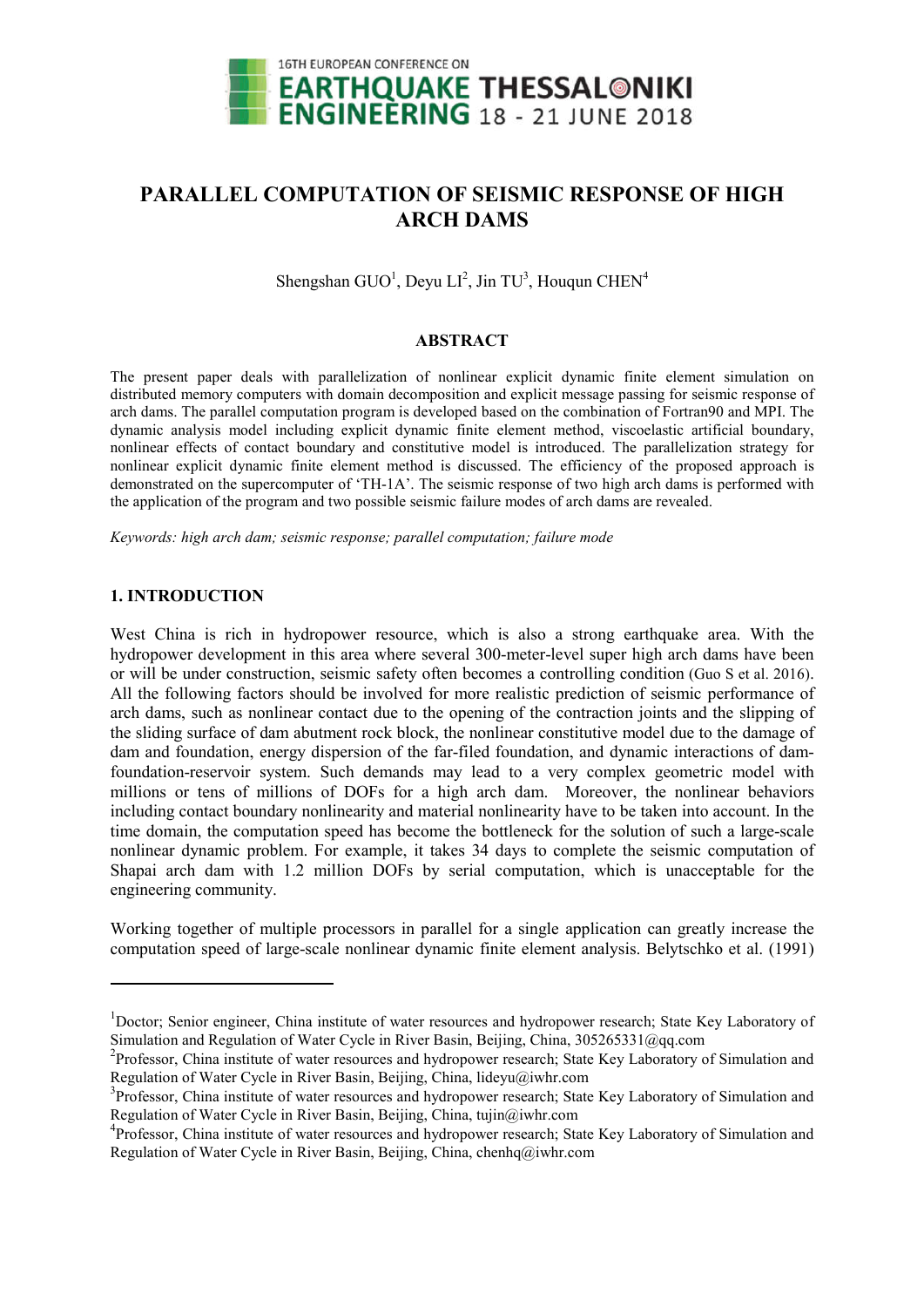described the implementation of explicit finite element methods with contact-impact using a Single Instruction Multiple Data (SIMD) and data parallel approaches on Connection Machine computers. As the appearance of message passing libraries, such as Message Passing Interface (MPI), general purpose explicit dynamic finite element codes using Single Program Multiple Data (SPMD) approach such as ParaDyn (Hoover et al. 1995) and PRONTO3D (Plimpton et al. 1996) were emerging. Danielson et al. (1998) presented a nonlinear explicit dynamic finite element code for use on scalable computers using SPMD approach, which was written entirely in Fortran 90, but used MPI for all interprocessor communication. Parallelization of explicit dynamic finite element was discussed (Fahmy et al. 1994; Malone et al. 1994; Namburu et al.1995; Clinckemaillie et al. 1997) and demonstrated as an enabling technology for higher computing runs completed in shorter time with domain decomposition and explicit message passing (Krysl et al. 2001) .

In this paper, the dynamic analysis model including explicit dynamic finite element method, viscoelastic artificial boundary, contact model, and nonlinear constitutive model is introduced firstly. Second, the adopted parallelization strategy for nonlinear dynamic finite element method is discussed. Third, taking Shapai arch dam as an example, the performance of parallel computation program of seismic response of high arch dam (PSDAP) developed by authors is tested. Fourth, the seismic response of two high arch dams is performed with the application of the program and two possible seismic failure modes of arch dams are revealed.

#### **2. ANALYSIS MODEL**

### *2.1 Explicit Dynamic Finite Element Method*

The dynamic equation after finite element discretization:

$$
\mathbf{M}\ddot{\mathbf{U}} + \mathbf{C}\dot{\mathbf{U}} + \mathbf{K}\mathbf{U} = \mathbf{F} \tag{1}
$$

Where,  $M$ ,  $C$  and  $K$  are the mass, damping and stiffness matrixes respectively, and  $F$ ,  $\ddot{U}$ ,  $\dot{U}$  and  $U$  are the load, acceleration, velocity and displacement vectors respectively.

For large-scale nonlinear dynamical calculations, the decoupled explicit integration algorithm is more efficient. Thus, this paper adopts the decoupled explicit numerical integration format which combines the centre differential and unilateral differential method.

$$
\dot{\mathbf{U}}_{n} = \frac{\mathbf{U}_{n} - \mathbf{U}_{n-1}}{dt}, \ddot{\mathbf{U}}_{n} = \frac{\mathbf{U}_{n+1} - 2\mathbf{U}_{n} + \mathbf{U}_{n-1}}{dt^{2}}
$$
\n(2)

The discrete dynamic equation at  $n+1$ -th time step is written as:

$$
MU_{n+1} = M(2U_n - U_{n-1}) - KU_n dt^2 - C(U_n - U_{n-1}) dt + F_n dt^2
$$
\n(3)

If the diagonal lumped mass matrix**M** is used, the equation is solved explicitly.

#### *2.2 Viscoelastic Artificial Boundary*

In order for a finite mesh to represent the response of an infinite field condition, the artificial reflection of seismic waves from bottom and side boundaries should be minimized. Lysmer et al. (1969) introduced a simple procedure of viscous boundary to accomplish this. For the problem of possibly bigger error and low frequency instability brought by viscous boundary, viscous-elastic artificial boundary is proposed (Liu et al. 1998). The implementation of viscous-elastic artificial boundary involving adding springs and dampers at each of the nodes that make up the bottom and the sides of the finite model, is suggested, as shown in Figure 1 and Figure 2.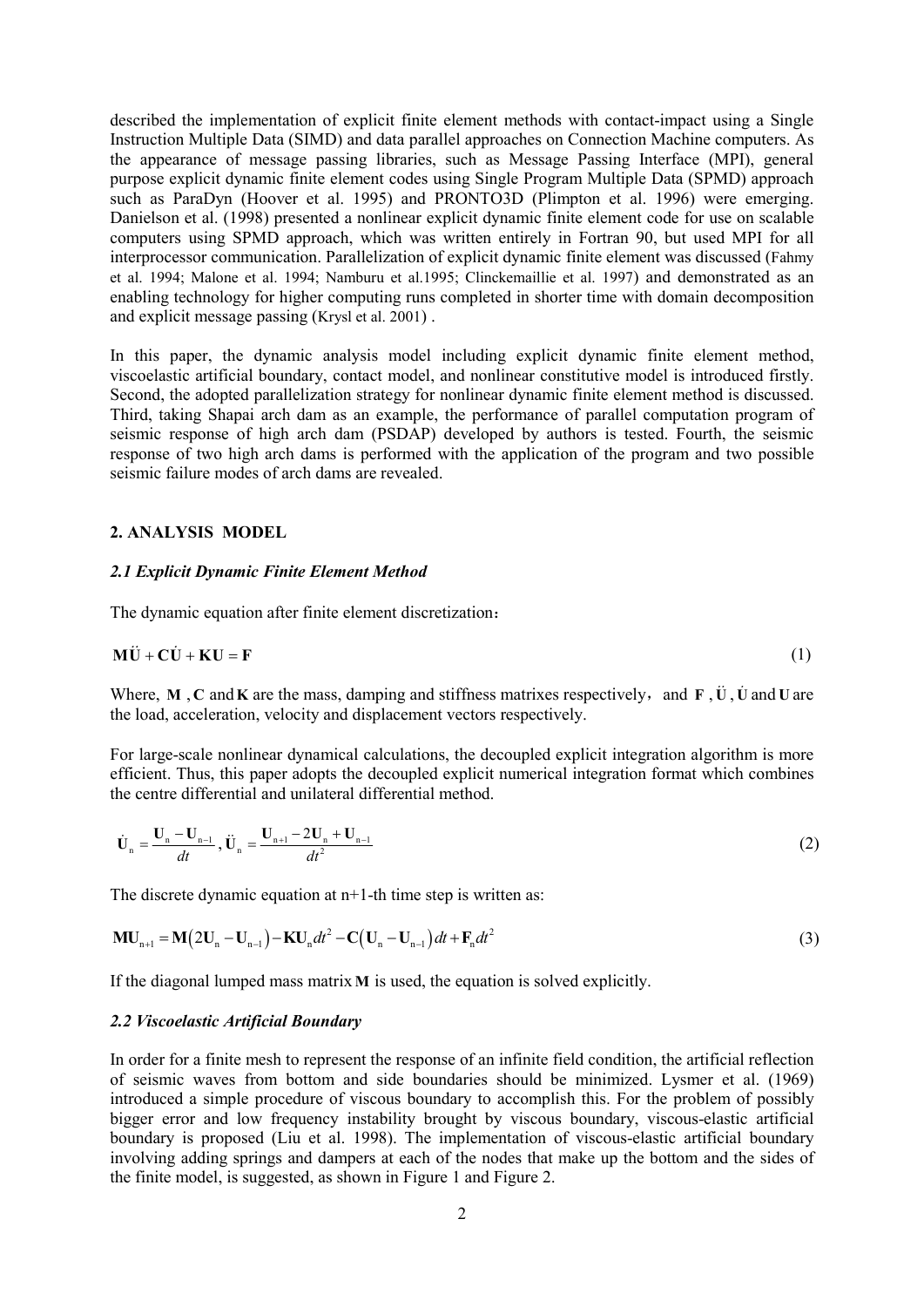

Figure 1. Finite model with viscoelastic artificial boundary



Figure 2. Schematic diagram of 3 dimension viscoelastic artificial boundary

This boundary condition is applied at the far-end boundary of the foundation in three-dimensional space given as:

$$
\sigma = K_{n}u + C_{n}\dot{u}, \ \tau_{1} = K_{s}v + C_{s}\dot{v}, \tau_{2} = K_{s}w + C_{s}\dot{w}
$$
\n(4)

Where  $\sigma$  and  $\tau$  are the normal and shear tractions;  $u, v$ , and ware the displacement of normal and two shear components;  $\dot{u}$ ,  $\dot{v}$ , and  $\dot{w}$  are the velocity of normal and two shear components;  $K_n$  and  $K_s$ are the spring coefficient of normal and shear components;  $C_n$  and  $C_s$  are the damping coefficient of normal and shear components; *K* and *C* are given as:

$$
K_{\rm n} = \frac{E}{2r}, K_{\rm s} = \frac{G}{2r} \tag{5}
$$

$$
C_{\rm n} = \rho c_{\rm p}^{\phantom{\dagger}}, C_{\rm s} = \rho c_{\rm s}^{\phantom{\dagger}} \tag{6}
$$

Where *r* is the distance from wave source to boundary; *E* is modulus of elasticity; *G* is shear modulus of elasticity;  $\rho$  is density;  $c_p$  is pressure wave velocity;  $c_s$  is shear wave velocity;  $c_p$  and  $c_s$  are given as:

$$
c_{\rm p} = \sqrt{\frac{(1-\nu)E}{(1+\nu)(1-2\nu)\rho}}, c_{\rm s} = \sqrt{\frac{E}{2(1+\nu)\rho}}
$$
(7)

Where  $\nu$  is Poisson's ratio.

#### *2.3 Contact Model Based On Lagrange Multiplier Method*

Many models have been used to consider the nonlinear behavior of joints of arch dams (Clough 1980; Niwa et al. 1982; Fenves et al. 1992; Chen 1994; Zhang et al. 1998; Lau et al. 1998; Zhang et al. 2000; Lin et al. 2005; Pan 2015). Most of these models can't strictly meet no penetration condition in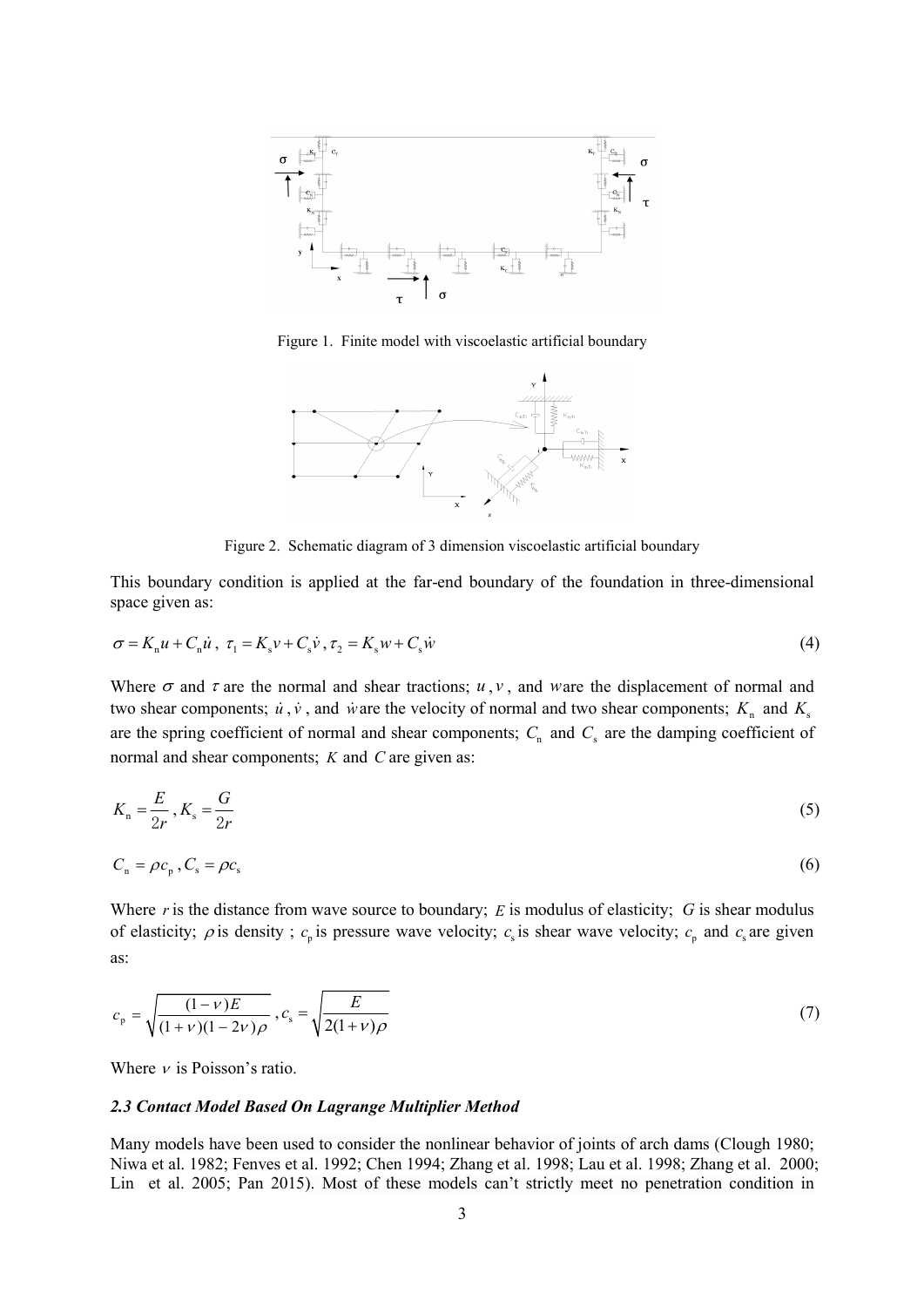normal direction and stick condition in tangential direction of joints owing to the introduction of penalty function or exponential relationship between force and displacement. Contact model based on Lagrange multiplier can strictly meets the above conditions of joints and simulate the opening, bonding, and sliding of joints.

Let  $A = M$ ,  $F = M(2U_n - U_{n-1}) - KU_n dt^2 - C(U_n - U_{n-1}) dt + F_n dt^2$ ,  $U = U_{n+1}$ , and Equation 3 is written as:

$$
AU = F \tag{8}
$$

The equation including the contact force is written as:

 $A U = F - B \lambda$  (9)

Where, **B** is constraint matrix of contact surface,  $\lambda$  is contact force vector. Displacement constraint equation on contact surface is written as:

$$
\mathbf{B}^{\mathrm{T}}\mathbf{U} = \gamma \tag{10}
$$

Where, **γ** is displacement constraint vector on contact surface.

The introduction of transformation matrix **T** between global coordinate and local coordinate is as follows:

$$
\begin{cases}\n\gamma^1 = T\gamma \\
\gamma = T^T \gamma^1 \\
\lambda^1 = T\lambda \\
\lambda = T^T \lambda^1\n\end{cases}
$$
\n(11)

The following is derived from Equation 9:

$$
\mathbf{U} = \mathbf{A}^{-1} (\mathbf{F} - \mathbf{B}\boldsymbol{\lambda}) \tag{12}
$$

Substitute Equation 9 into Equation 10:

$$
\mathbf{B}^{\mathrm{T}}\mathbf{A}^{-1}(\mathbf{F}-\mathbf{B}\lambda) = \gamma \tag{13}
$$

Substitute  $\lambda = \mathbf{T}^T \lambda^T$  and  $\gamma = \mathbf{T}^T \gamma^T$  into Equation 13:

$$
\mathbf{B}^{\mathrm{T}} \mathbf{A}^{-1} \mathbf{B}^{\mathrm{T}} \mathbf{T}^{\mathrm{T}} \lambda^{\mathrm{l}} = \mathbf{B}^{\mathrm{T}} \mathbf{A}^{-1} \mathbf{F} - \mathbf{T}^{\mathrm{T}} \gamma^{\mathrm{l}} \tag{14}
$$

**T**left-multiplies by both sides of Equation 14:

$$
\mathbf{T}\mathbf{B}^{\mathrm{T}}\mathbf{A}^{-1}\mathbf{B}^{\mathrm{T}}\mathbf{T}^{\mathrm{T}}\boldsymbol{\lambda}^{1} = \mathbf{T}\mathbf{B}^{\mathrm{T}}\mathbf{A}^{-1}\mathbf{F} - \boldsymbol{\gamma}^{1}
$$
\n(15)

Let  $C = T B^T A^{-1} B^T T^T$ ,  $D = T B^T A^{-1} F - \gamma^T$ , the contact force equation can be written as:

$$
C\lambda^1 = D \tag{16}
$$

Flexibility matrix **C** in contact force equation is full matrix for the upstream face of dam owing to the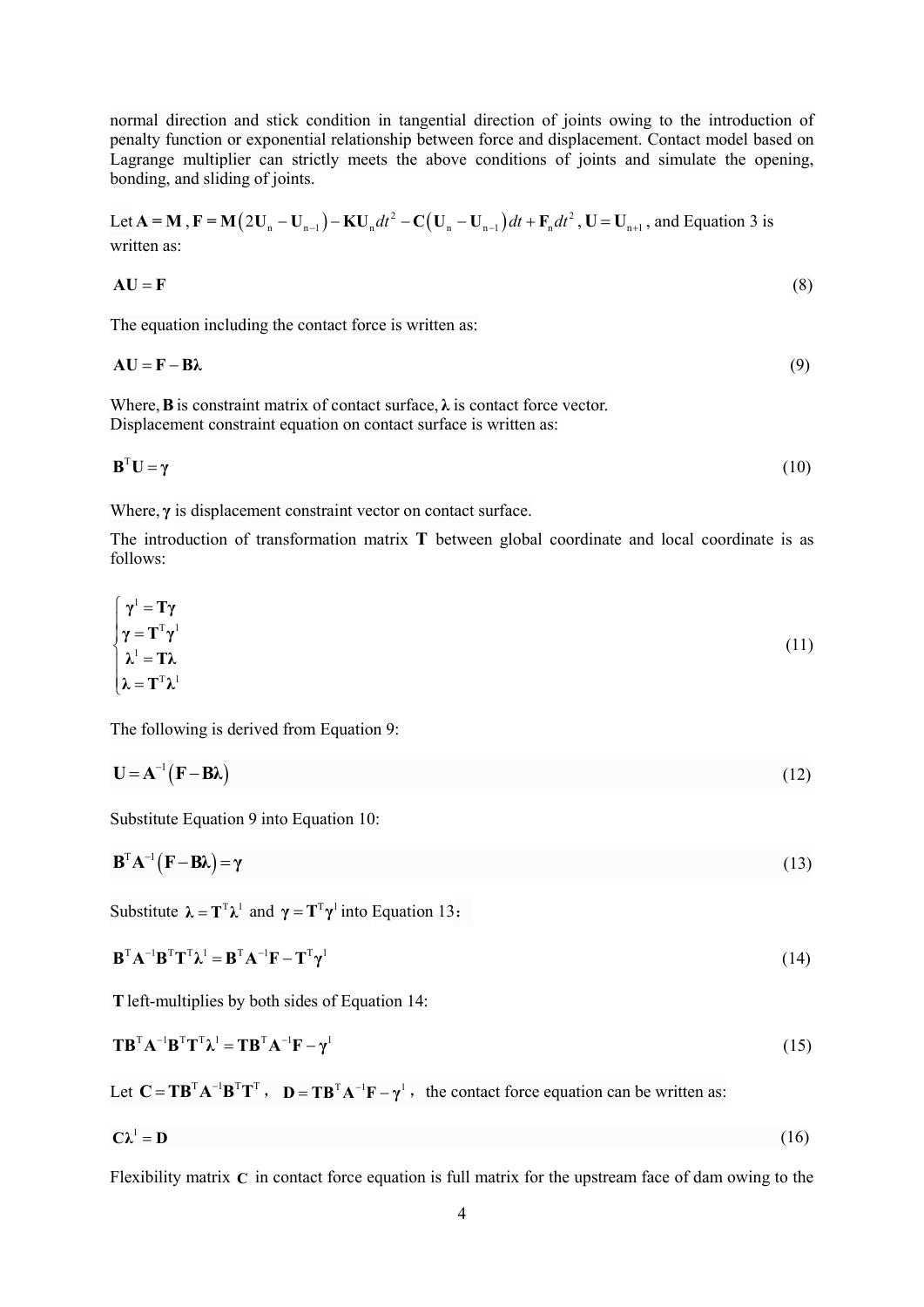different added mass in three directions, where normal force and tangential force are coupled. Based on Mohor-column friction condition and normal contact condition, contact force equation is solved interactively. The contact force in global coordinate system is got by  $\lambda = \mathbf{T}^T \lambda^T$  from the contact force in local coordinate system. The global displacement is got by  $\mathbf{A} \mathbf{U} = \mathbf{F} - \mathbf{B} \lambda$ .

#### *2.4 Constitutive Model*

The program includes a variety of constitutive models including concrete damage mechanics model, rock damage mechanics model, and plastic mechanics model. The detailed information is omitted in this paper due to page limit.

### **3. PARALLELIZATION STRATEGY**

The parallelization of nonlinear explicit dynamic finite element simulation on distributed memory computers with domain decomposition and explicit message passing is adopted in this paper.

### *3.1 Domain Decomposition Method(DDM)*

The basic idea of DDM is to divide a whole system into several sub-systems (Lv et al. 1997). The solution of original system can be changed into the solution of several sub-systems, and the communication between sub-systems can be achieved by data transferring. DDM is divided into steps as follows:

(1) The whole model is divided into several sub-models;

(2) The solution of each sub-model is done in each partition;

(3) The solution of the whole model is got by combining the results of each sub-model.

By overlapping the district or not, domain decomposition method is divided into overlapping domain decomposition method (ODDM) and non-overlapping domain decomposition method. The basic theory of ODDM is Schwarz alternating method and data exchange between sub-models is done through the overlapping district, as shown in Figure 3.



Figure 3. Overlapping district between sub-models (Guo 2014)

### *3.2 Mesh Partitioning*

Generally, two partition concepts for the parallelization of explicit integration scheme include nodecut partitioning and element-cut partitioning (Krysl et al. 2001). In this paper, element–cut partition is adopted for overlapping domain decomposition method. The implementation of mesh partitioning is based on Metis (Karypis 1998). As shown in Figure 4, the nodes of each partition are divided into internal nodes, boundary nodes and external nodes, where solution of internal nodes and boundary nodes is made in each sub-model, and boundary nodes and external nodes are used to exchange information with other sub-models. The boundary nodes of this sub-model are the external nodes of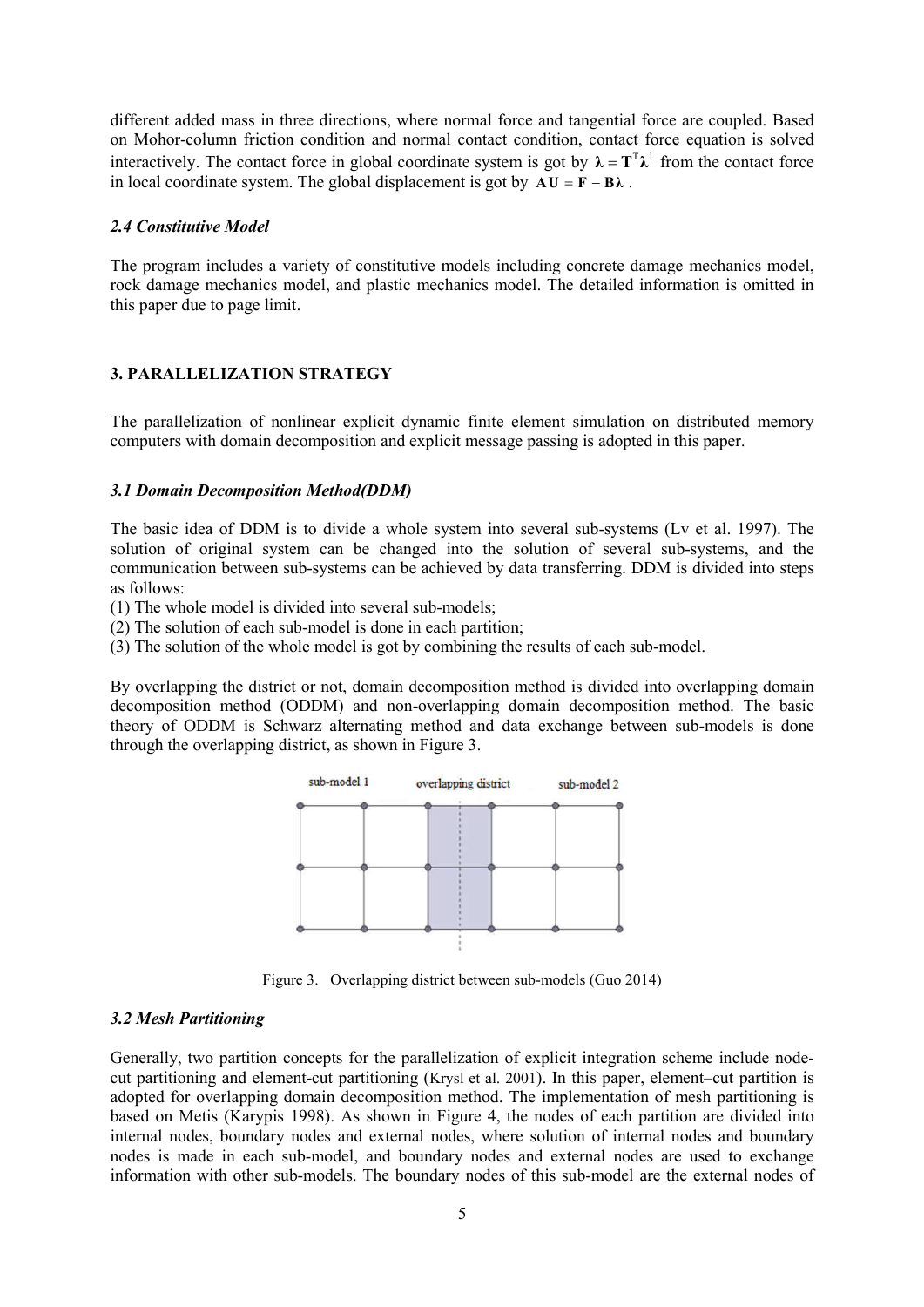another one and the external nodes are the boundary of this sub-model. The solution of external nodes is not made in this sub-model.



Figure 4. Node distribution diagram in each sub-model (Guo 2014)

#### *3.3 Communication*

Currently, the MPI message passing library is used for communication (1995). Parallel architecture uses a master-slave model, consisting of one master processor and several slave processors, as shown in Figure 5. Master processor is a control program that doesn't participate in the computation and is responsible for sending data to slave processors and receiving data from slave processors. All message passing occurs between the master processor and slave processors. There is no message passing between slave processors and slave processors are only responsible for the computation of corresponding sub-model. Message passing is achieved by blocking communication that computation and communication are done sequentially.



Figure 5. Parallel architecture (Guo 2014)

### *3.4 Parallel Solution Scheme*

Since the mass matrix is diagonal, the wave equation with explicit scheme is decoupled, which has advantage of parallel computation. For the computation of each sub-model, at each time step, the displacement, velocity and acceleration on the boundary of each sub-model are updated by exchanging data of the related overlapping district, and then the displacement, velocity and acceleration of the submodel are got from the new boundary conditions. Thus, the solution of wave equation with explicit scheme is made without iteration, and the boundary condition is updated by exchanging data at each time step. The parallel computation program is developed based on the combination of Fortran 90 and MPI.

#### **4 PARALLEL PERFORMANCE TEST**

The hardware resource of 'TH-1A' is used by internet remote login, and all computation work in this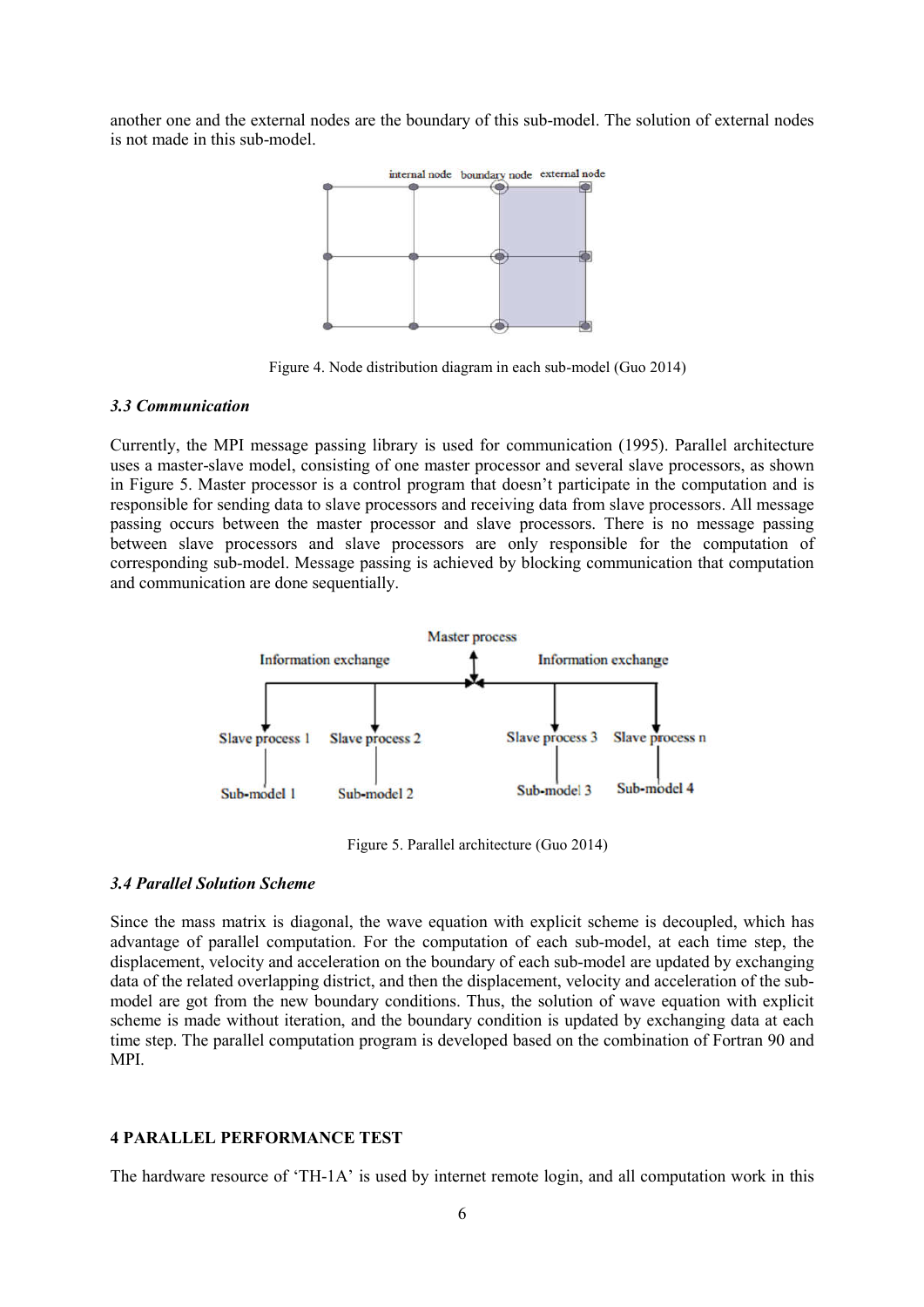paper is completed by 'TH-1A' supercomputer which ranked the 2010 world's fastest running speed supercomputer.

Figure 6 shows the finite element model of dam-foundation model for seismic analysis of Shapai high arch dam and domain decomposition into 11 partitions. Considering the damage of the whole dam and the near-field foundation, the maximum finite element grid size of the dam and the near-field foundation is about 2m. The total number of freedom of the finite element system of the whole damfoundation system is about 1300,000, including the foundation rock region extend to 2 times of the maximum dam height along 3 directions. The time history of input ground motion is 40s that needs a total of 2 million time steps. The performance of parallel computation is tested.



Figure 6. Shapai arch dam-foundation model and domain decomposition into 11 partitions (different color represents different partition)

From Table 1, running time is from 949.4h (39d13.4h) with 1 processor to 18.9h with 192 processors, which shows the parallel computation software has good speedup. With the increase of processors the running time is gradually decreasing and speedup is gradually increasing, which shows the parallel computation program has good scalability.

| <b>Number of processors</b> | <b>Running time(h)</b> | <b>Speedup</b> |
|-----------------------------|------------------------|----------------|
| 1                           | 949.4(39d13.4h)        | 1.00           |
| 2                           | 499.7                  | 1.90           |
| 5                           | 282.8                  | 3.36           |
| 11                          | 143.9                  | 6.60           |
| 23                          | 73.9                   | 12.85          |
| 47                          | 40.6                   | 23.38          |
| 95                          | 25.0                   | 38.00          |
| 119                         | 22.2                   | 42.77          |
| 143                         | 21.1                   | 45.00          |
| 191                         | 18.9                   | 50.23          |

| Table 1. Parallel computation test value |  |  |  |  |  |
|------------------------------------------|--|--|--|--|--|
|------------------------------------------|--|--|--|--|--|

## **5 SEISMIC STABILITY OF HIGH ARCH DAM-ABUNTMENT ROCK SYSTEM (IWHR 2016; GUO 2016)**

The super high arch dam is located in the lower reach of Jinsha River, which is in the transition region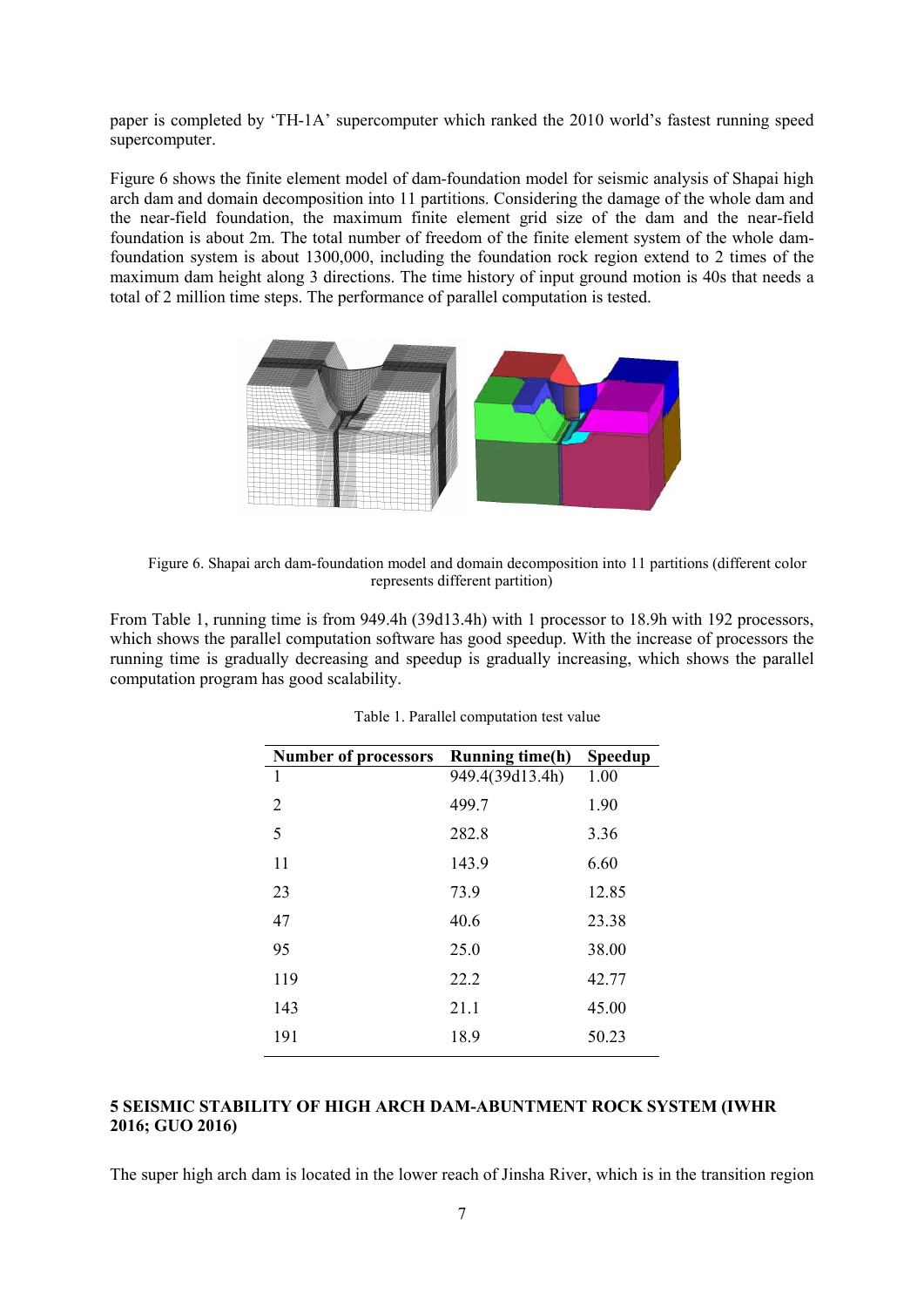from Tibetan Plateau and Yunnan-Guizhou Plateau to Sichuan Basin, belonging to southwest China with unstable regional geologic structure, complex geological condition and strong tectonic activity. The peak acceleration of the maximum design earthquake (MDE) on the bedrock is 406gal and the peak acceleration of the maximum credible earthquake (MCE) on the bedrock is 481gal

A dam-abutment rock-foundation-reservoir dynamic interaction model is established in this paper. The above contact model is adopted to simulate contraction joints of dam and potential sliding surface of dam abutment. The viscoelastic artificial boundary model is adopted to simulate the effect of seismic wave energy propagation to far field. The nonlinear response of the arch dam during earthquake is explored based on time history analysis. It is notable that the abutment stability of arch dam is vital for arch dam seismic safety, thus the dynamic interaction between the dam and the abutment rock block is considered to evaluate seismic stability of the abutment rock block.

### *5.1 Model construction*

The main parameters of dam are shown as Table 2.

| Dam type               | Concrete hyperbolic arch dam |
|------------------------|------------------------------|
| Crest elevation        | 834m                         |
| Maximum dam height     | 289m                         |
| Crest centreline chord | 709m                         |
| Normal water level     | 825m                         |
| Thickness-height ratio | 0.218                        |
| Chord-height ratio     | 2.453                        |

As shown in Figure 7 and Figure 8, the total number of nodes, elements, and DOFs are 68637, 60238 and 205911 respectively, including 28 contraction joints and several dam abutment sliding surfaces.



Figure 7. Dam-abutment rock-foundation model and dam-abutment rock model

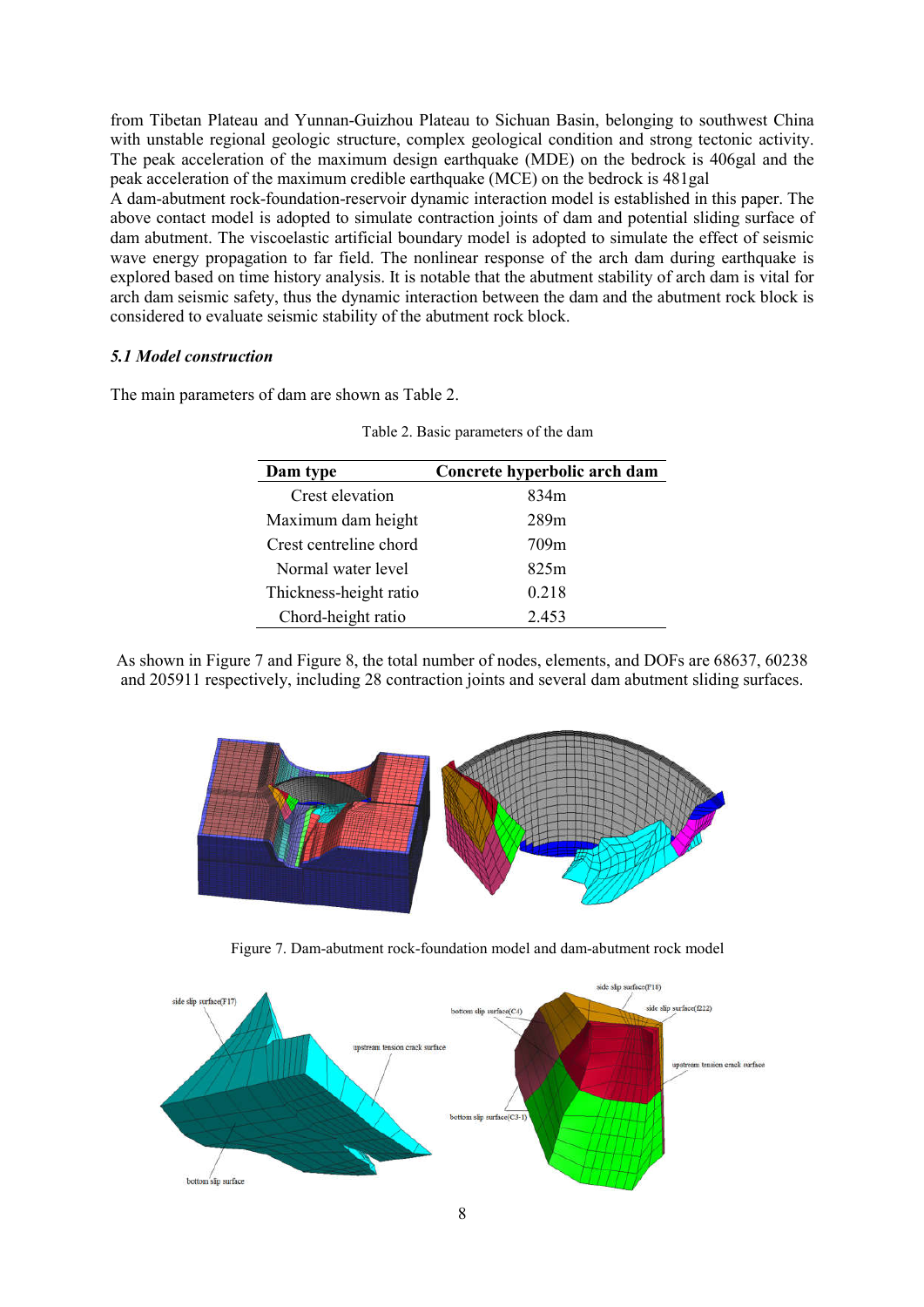#### Figure 8. Abutment rock block of left bank and right bank

The main load applied includes up and down water pressure, sediment pressure, weight load, temperature and earthquake load. The elevation of upstream normal water level, downstream normal water level and sediment level is 825m, 604m and 878m respectively. PGA for MDE and MCE is 406gal and 481gal respectively. The normalized artificial waves of input ground motion in three directions are shown as Figure 9. The detailed information including material parameters is omitted in this paper due to page limit.



Figure 9 Artificial seismic wave (from up to down: cross river direction, river along direction, vertical direction)

#### *5.2 Calculation results and analysis*

From Figure 10, it can be seen that the slippage of bottom slip surface of left bank and right bank is less than 2.5cm under MCE and it's stable after earthquake, which shows the abutment rock block can resistant thrust force from the dam. From Figure 11, it can be seen that the slippage of bottom slip surface C4 of right bank keeps increasing continuously under overload factor 1.7 of MDE which shows the abutment rock block of right bank is unstable and can't resistant thrust force from the dam, which is unacceptable for high arch dam.



Figure 10. The time history of slippage of: (a) bottom slip surface of left bank abutment rock block under MCE; (b) bottom slip surface(C4) of right bank abutment rock block under MCE; (c) bottom slip surface(C3-1) of right bank abutment rock block under MCE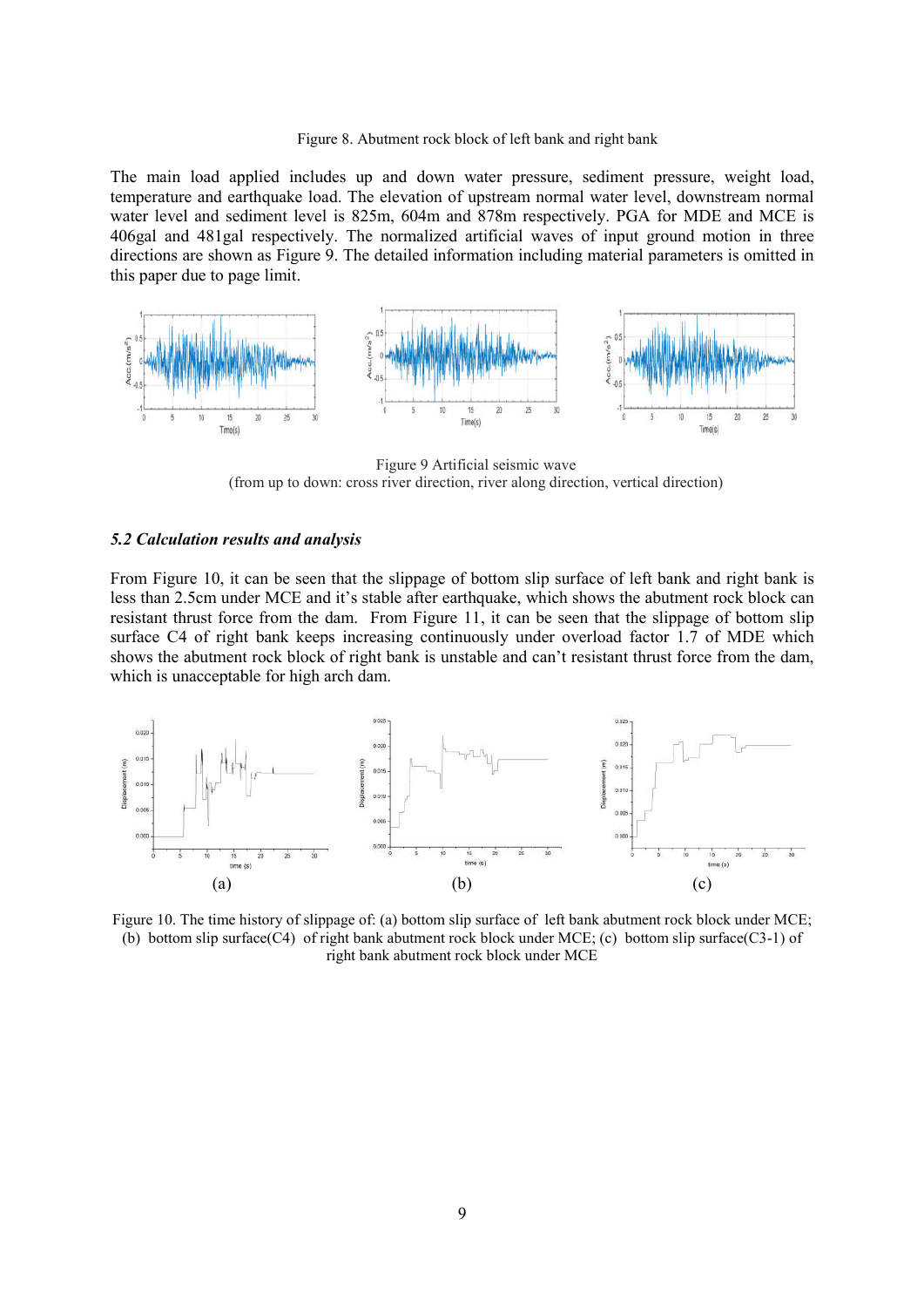

Figure 11. The time history of slippage of bottom slip surface C4 of right bank abutment rock block under overload factor 1.7 of MDE

### **6 ELABORATE SIMULATION OF SEISMIC DAMAGE OF DAM (IWHR 2017)**

Figure 12 shows the finite element model for seismic damage of a high arch dam. Considering the damage of the whole dam, the maximum finite element grid size of the dam is about 2m. The total number of freedom of the finite element system of the whole dam-foundation system is about 3500,000, including the foundation rock region which extends to 2 times of the maximum dam height along 3 directions. Due to page limit, the detailed information of model and load condition is omitted.



Figure 12. Finite element model of a high arch dam for seismic damage analysis

Figure 13 shows the damage state of crown cantilever under earthquakes of different overload factors. It can be seen that the dam body has no damage under design earthquake and has local damage at the upper part of downstream surface in addition to dam heel area and the intersection of dam and pier under MCE. The damage area and damage degree of dam body begin to aggravate when overload factor increases to  $1.6~1.8$  and the penetrating crack begins to appear through upstream and downstream face. The dam has seriously damaged and is difficult to repair.



Figure 13. Dam damage under earthquakes of different overload factors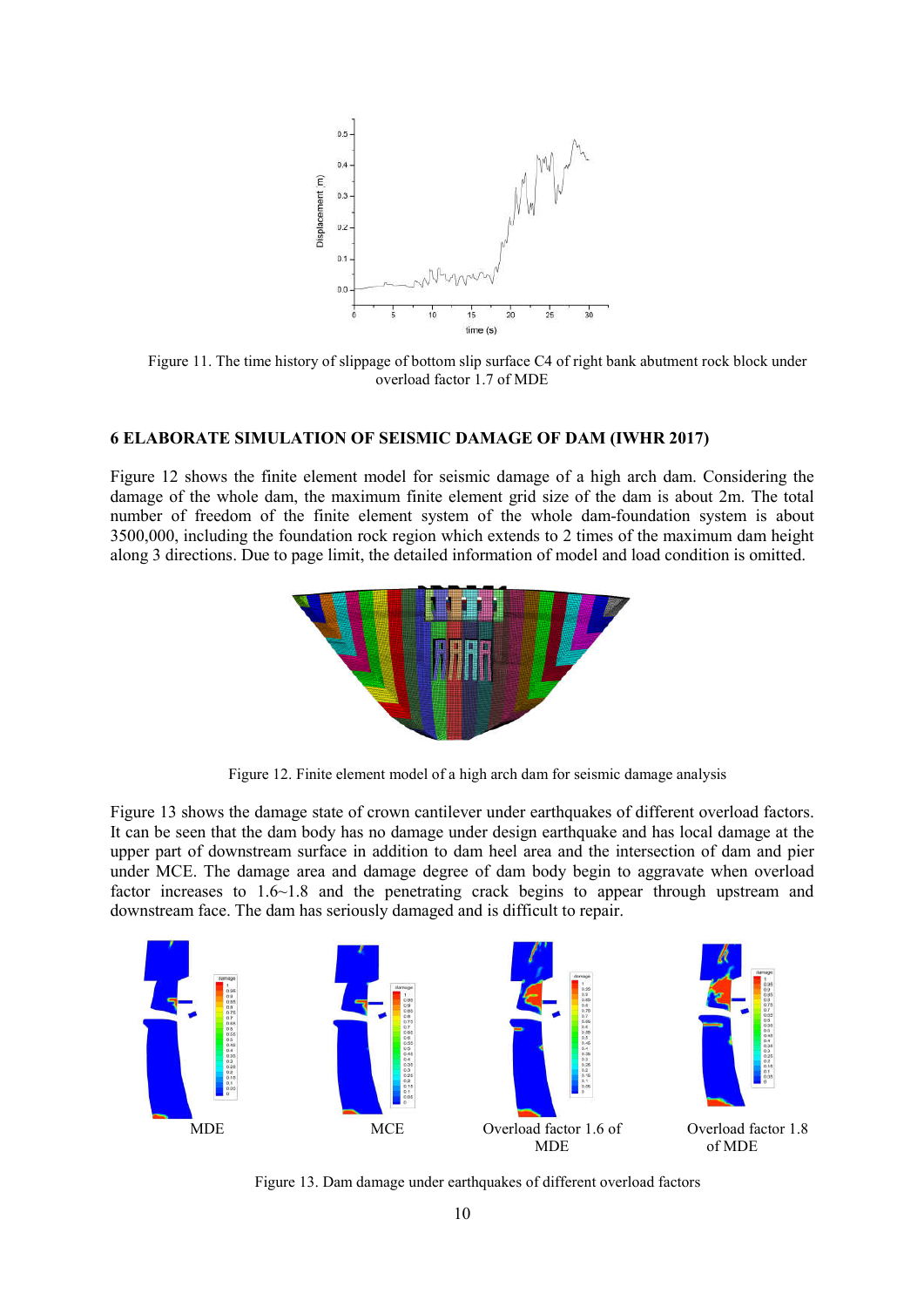### **7. CONCLUSIONS**

(1) The dynamic analysis model including explicit dynamic finite element method, viscoelastic artificial boundary, contact model, and nonlinear constitutive model is formulated. The detailed information of nonlinear constitutive model is omitted due to page limit.

(2) The parallelization of nonlinear explicit dynamic finite element simulation on distributed memory computers with domain decomposition and explicit message passing is formulated. The paralleling strategy including ODDM, mesh partitioning, communication, and parallel solution scheme is formulated subsequently.

(3) The described parallel computation program has been demonstrated to have good speedup and scalability.

(4) In the first application, the attention has been focused on the stability of dam abutment rock block which is vital for seismic safety of high arch dams. In the second application, the attention has been focused on the seismic damage of dam under different level earthquakes which is another seismic failure mode of high arch dam. The two seismic failure modes of high arch dams including dam abutment instability and severe damage of the dam are revealed.

(5) High performance parallel computation is playing more and more important role in the more realistic prediction of seismic response of high arch dams. Due to the limit of pages and time, only part of engineering application achievements by PSDAP is given in this paper. Meanwhile, authors are actively working with experts in high performance computation to further improve the performance of large-scale computation.

### **8. ACKNOWLEDGMENTS**

This paper has obtained the financial support from the national key research and development program (grant number 2017YFC0404903), national natural science foundation (grant number 51709283), and State Key Laboratory of Simulation and Regulation of Water Cycle in River Basin (grant number 2016CG03). The authors are grateful for these supports.

#### **9. REFERENCES**

Belytschko T, Plaskacz E J, Chiang H Y (1991). Explicit finite element methods with contact-impact on SIMD computers. *Computing Systems in Engineering*, 2(2):269-276.

China Institute of Water Resources and Hydropower Research, China earthquake Disaster Prevention Center (2016). Seismic safety analysis and evaluation of Baihetan arch dam. (in Chines)

China Institute of Water Resources and Hydropower Research,China earthquake Disaster Prevention Center (2017). Seismic safety analysis and evaluation of Mengdigou arch dam. (in Chines)

Clough R W (1980). Nonlinear mechanisms in the seismic response of arch dams. *International Research Conference on Earthquake Engineering*, Skopje, Yugoslavia.

Chen H (1994). Model test and program verification on dynamic behavior of arch dam with contraction joints. Report No. SVL-94/2 IWHR.

Clinckemaillie J, Elsner B, Lonsdale G, et al (1997). Performance Issues of the Parallel Pam-Crash Code. *International Journal of High Performance Computing Applications*, 11(1):3-11.

Danielson K T, Namburu R R (1998). Nonlinear dynamic finite element analysis on parallel computers using FORTRAN 90 and MPI. *Advances in Engineering Software*, 29(3–6):179-186.